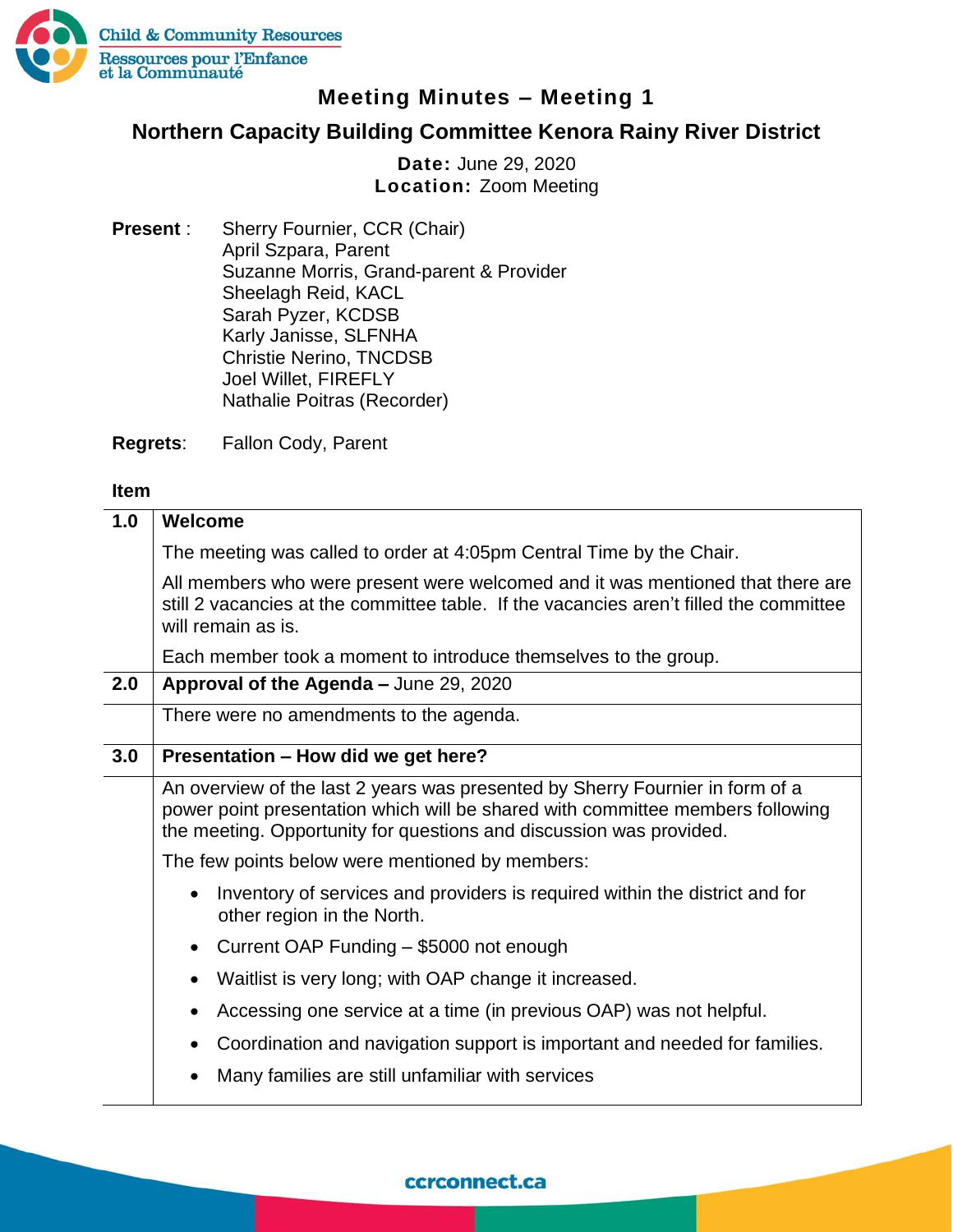| <b>Item</b> |                                                                                                                                                                                                                                                                                                                                                                                                                                                                                                                                                 |
|-------------|-------------------------------------------------------------------------------------------------------------------------------------------------------------------------------------------------------------------------------------------------------------------------------------------------------------------------------------------------------------------------------------------------------------------------------------------------------------------------------------------------------------------------------------------------|
| 4.0         | <b>Review Draft Terms of References (TOR)</b>                                                                                                                                                                                                                                                                                                                                                                                                                                                                                                   |
|             | The Chair explained that the goal is to be flexible in creating the best plan of<br>action for Kenora Rainy River. Sherry Fournier will be the appointed Chair of the<br>committee and invited members to consider assuming the Co-chair. Committee<br>members interested in the position of Co-chair are to submit their names to<br>Nathalie at <b>npoitras@ccrconnect.ca</b> by the date stated at Item 9.0 "Committee<br>Action Item".                                                                                                      |
|             | As the meeting minutes will be posted on CCR's website it is important for all<br>committee members to review and approve the content. Nathalie Poitras will<br>forward draft minutes to committee members along with a deadline to review. If<br>feedback is not received by the deadline the Chair will assume there are no<br>amendments or additions. Following committee review and approval, the minutes<br>will be posted on the CCR's website.                                                                                          |
|             | All feedback regarding the TOR will be accepted until the date stated at Item 9.0<br>"Committee Action Item". Members are asked to submit to<br>npoitras@ccrconnect.ca.                                                                                                                                                                                                                                                                                                                                                                         |
|             | A question about quorum was raised. The Chair clarified that because this is an<br>advisory voting/quorum is not required, however if there is a significant number of<br>regrets, the meeting would be cancelled and rescheduled.                                                                                                                                                                                                                                                                                                              |
| 5.0         | <b>Proposed Timelines (Calendar)</b>                                                                                                                                                                                                                                                                                                                                                                                                                                                                                                            |
|             | The Chair explained that the timeline is to track action items and their priorities<br>during the year. This calendar is a living document therefore if needed can be<br>amended at the committee's request throughout the year. The members are<br>asked to review the calendar and bring forth any feedback to Nathalie at<br>npoitras@ccrconnect.ca by the date stated at Item 9.0 "Committee Action Item".                                                                                                                                  |
| 6.0         | <b>Proposed Meeting Dates</b>                                                                                                                                                                                                                                                                                                                                                                                                                                                                                                                   |
|             | The committee members have expressed concerns regarding absences for the<br>scheduled meetings. Sherry explained that we understand with the summer<br>months and competing priorities with Covid19 we anticipate not everyone will be<br>able to attend every meeting. If someone is absent the Chair will schedule an<br>individual meeting to provide updates prior to the following meeting. Meeting<br>dates were approved with one amendment to push the December meeting to<br>early January 2021. This will be amended by next meeting. |